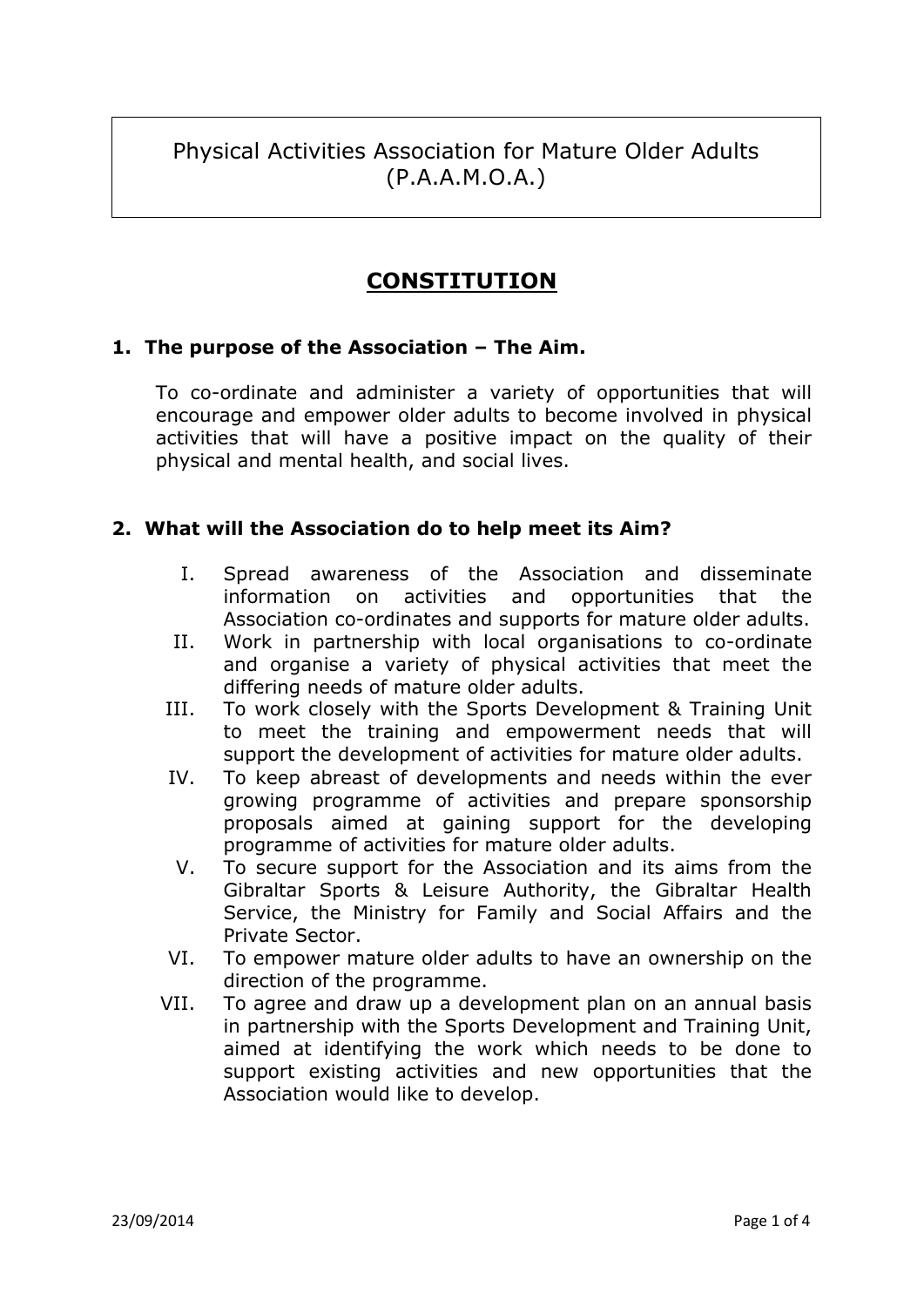# **3. Who can be members of the Physical Activities Association for Mature Older Adults?**

- I. Residents of Gibraltar over the age of 55 who by virtue of their citizenship are able to take advantage of the physical and sporting opportunities provided and supported by the Government of Gibraltar and this Association.
- II. Membership of the Association will be determined by those who fill out the health-screening questionnaire in September of each year.
- III. Members pay no annual subscription fee. However, should the charity not achieve the necessary funding required, a subscription fee will need to be imposed on members. This amount, to be determined by the Committee, will be sufficient to cover the cost of the instructors to deliver the planned classes in the forthcoming financial year.

# **4. Management of the initial Association.**

The Association was initially made up of a caretaker committee whose prime aims were to: -

- Draw up the Associations draft constitution as a working document for approval or otherwise at an EGM.
- To arrange the administration of the first AGM whereby a committee of democratically elected members will be invited and voted in to stand on the committee.
- To work in partnership with the Sports Development & Training Unit and the Seniors Citizens Association in the interim period to meet the new and growing demands for physical activities initiatives for mature older adults in Gibraltar.

# **5. Management of the Association.**

- I. The AGM of the Association will be held annually in September of each year.
- II. The Quorum of 25 members is required to hold an AGM.
- III. The first AGM will invite members to stand for a one-year period in order to help set up the Association.
- IV. Thereafter, at the AGM, voted in committee members will be invited to stand for a two-year period. Five members voted in, in year one and four members initially asked to stand for one year and thereafter for a two-year period. Staggered membership ensures that there is continuity of membership and not all members will ever leave at one time.
- V. A maximum of nine committee members will be voted onto the committee at any one time. Nominations for election to the committee must be proposed and seconded. Election shall be by ballot paper, or show of hands as deemed on the day by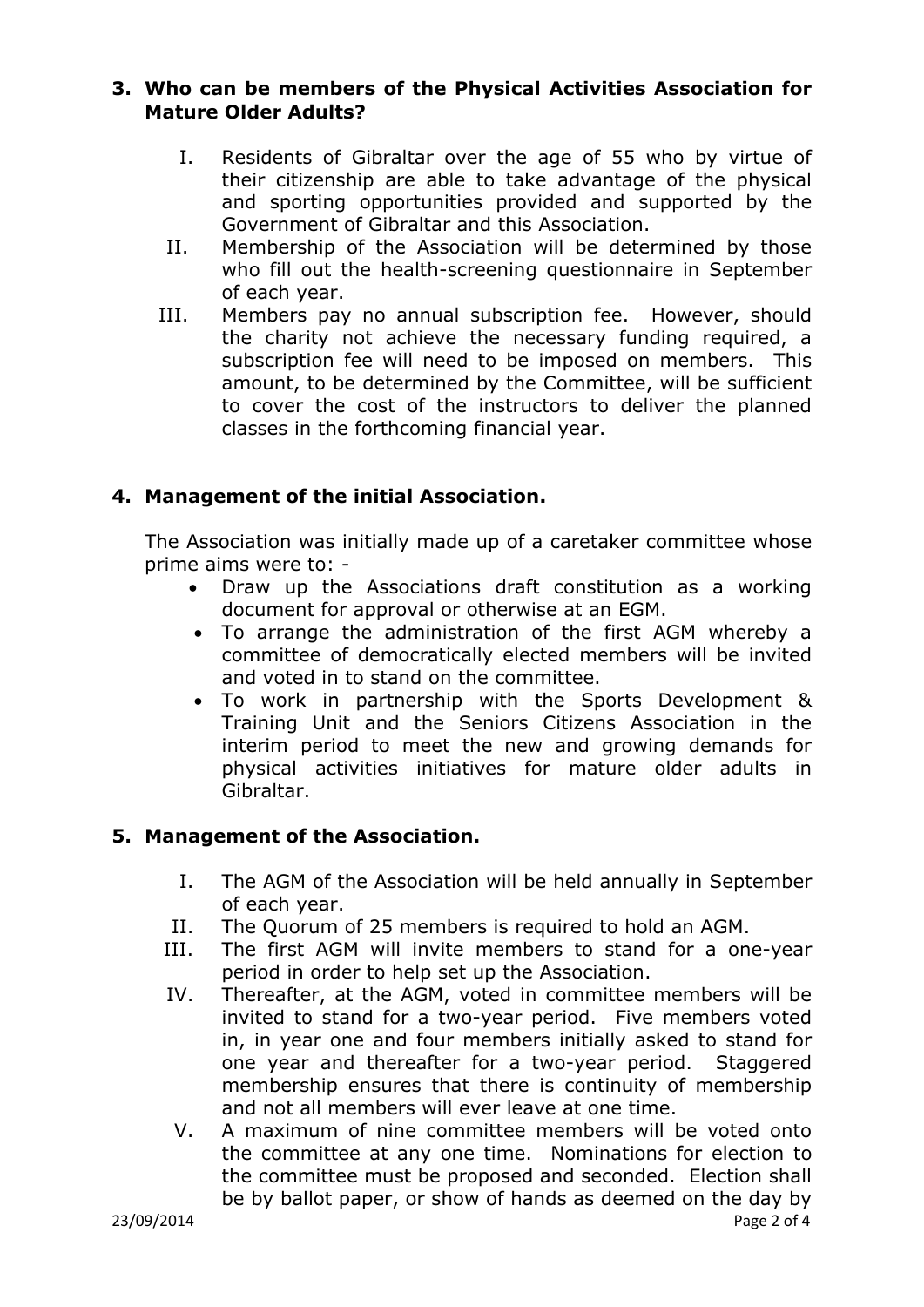the Chairperson. Should a ballot be considered, appropriate voting forms will be provided by the committee and two persons from the membership present shall be entrusted to count the ballot papers.

- VI. Roles of committee to include:
	- Chairperson
	- **Secretary**
	- Treasurer
	- Other roles to be decided by committee on an as needed basis
- VII. Maximum number of those under the age of 60 to sit on the committee at any one time to be 1/3 or a total of three.
- VIII. People with specialist skills can be co-opted onto the committee to give advice on specific issues. These members will be invited onto the committee in an advisory capacity and the standing committee will decide if they have voting rights or not.
	- IX. Co-opted members will be asked to stand for an agreed period of time, not longer than a year.
	- X. Finances the Treasurer shall keep proper accounting procedures which will be subject to inspection by the committee and members of the Association at all times.
	- XI. The Quorum required for an EGM is 25 members.
- XII. A request for an EGM must come from at least 25 members.
- XIII. If a committee member resigns between elections then other members of the committee will decide on the course of action to take as and when the situation arises.
- XIV. The committee will meet once in August to prepare for the AGM. The AGM will take place in September each year. In addition to this the committee will meet at least once every two months to discuss progress.
- XV. The quorum to take committee decisions must be at least five committee members including at least one official i.e. Chairperson, Secretary or Treasurer. In the event of the Chairperson being absent from a meeting, the remaining members will elect a chairperson for the meeting.
- XVI. If there is a vote that takes place during a committee meeting and the vote leaves the group evenly split for and against, the Chairperson will have a second casting vote.
- XVII. Any changes in the Constitution must be approved at an EGM or at an AGM if the changes happen just before an AGM is planned.

#### **6. Charging policy for activities organised by the Physical Activities Association.**

- I. The committee will decide charging policy for activities whereby specialist tutors or leaders are required.
- II. Sponsorship will be sort on an ongoing basis to try and reduce costs to seniors.